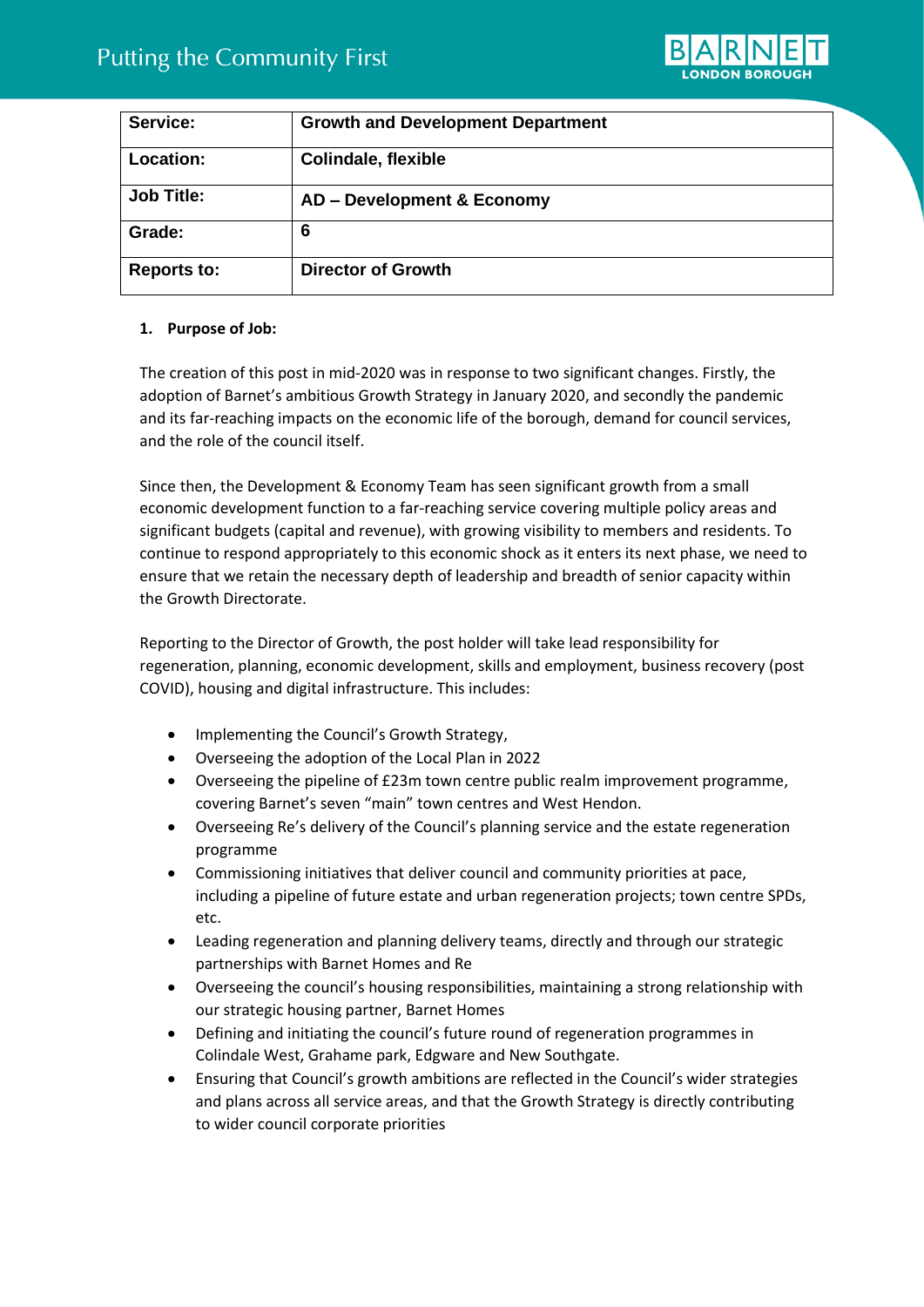

- Overseeing the development and launch of the new inward investment and business support service, including a fundamental review of how the council engages with businesses "as customers".
- Seeking to exploit income-generating opportunities through commercially-savvy implementation of the Council's Growth Strategy and thereby materially contributing to the MTFS
- Leading the Council's approach to digital access and ubiquitous digital connectivity to support residents, young people, business growth, and the Council's income objectives
- Co-ordinating the Council's service requirements to ensure a 'one council' approach to the design and delivery of regeneration projects and programmes
- Anticipating and managing risks and issues relating to all aspects of the service.
- Acting as the senior lead for the Strategic Contract Review (SCR) into the councils outsourcing arrangements relating to planning and regeneration.
- Developing internal and external networks in promotion of the Council's growth agenda
- Pro-actively engaging stakeholders foremost members in strategy and policy development to encourage ownership and promotion of the borough's growth agenda.
- The team structure for the role is illustrated below.

Team structure:



Current as of:

# **2. Key accountabilities/duties/responsibilities: Leadership**

• Focused on delivering the Council's vision; showing leadership through agenda setting, persuasion and influencing

- Drive pace of delivery
- Own and be accountable for the delivery of the Growth agenda
- Along with the Director of Growth, act as the key contact for regeneration, planning,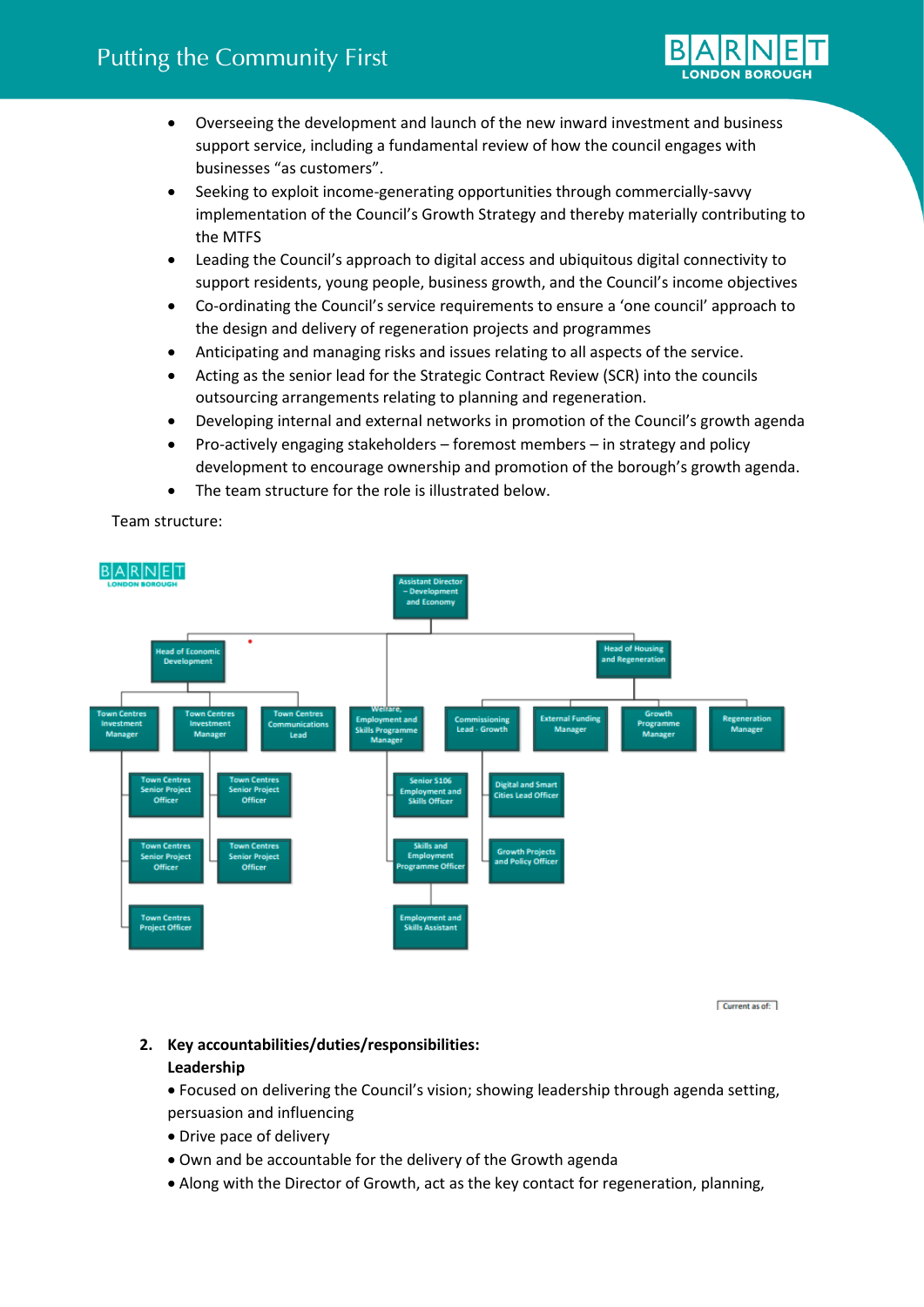

economic development and housing within the Council and in the Council's external interactions

• Provide expertise and make recommendations on new policy direction and commissioning in support of the Council's Growth directorate

- Initiate and lead projects and programmes
- Work autonomously as well as within a matrix management structure
- Ensure the effective management of the
- Contribute positively to the effective management of the Growth team

• Nurture talent within the Regeneration and Development team and provide a role model for junior staff

• Be regarded as a leading authority, particularly on regeneration and economic development.

#### **Strategy, policy development and commissioning**

- Lead the development of the Council's Growth Strategy
- Commission the Council's Local Plan and oversee its delivery
- Oversee the delivery of relevant plans and strategies
- Responding to the Council's strategic objectives, initiate relevant planning and regeneration projects
- Work collaboratively both internally and externally to support the commissioning of key priorities

• Identify gaps in service delivery and/or new commissioning opportunities and engage with Delivery Units to fill these gaps

• Leading lobbying activity with London and national government in relation to the Council's growth agenda

• Develop responses on behalf of the Council to local and national policy in regeneration, planning, economic development and housing areas.

### **Contract Management**

• Clienting commissioned services in Re, i.e. Regeneration and Planning and making decisions relevant to the delivery of Council priorities through the contract.

• Leading elements of the Strategic Contract Review relating to planning and regeneration.

#### **Personnel Management**

- Responsible for the management of three direct reports
- Ensuring resources across Economy and Development are fully utilised and working to best effect
- Given the project-based nature of the work programme, actively looking to shift personnel to meet peaks in activity

• Seeking smarter ways of working to increase efficiency and effectiveness, for example through matrix working.

### **Financial Responsibilities**

• Ensure the achievement of objectives within budget

• Focus on value for money in all activities and wherever possible sustainable service improvement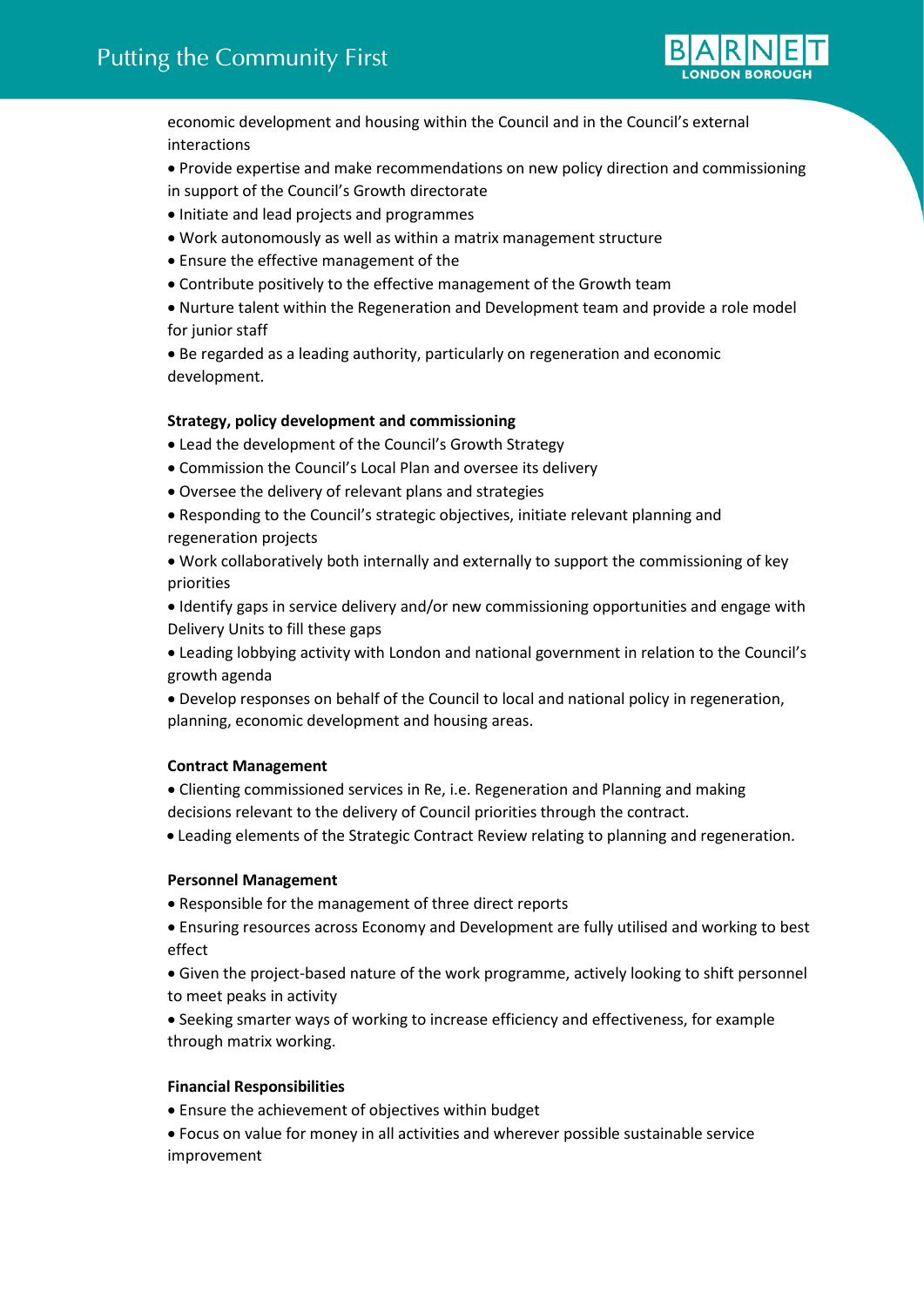

• Making decisions in line with the scheme of delegation, and within the Council's governance structures (e.g. GROB, SPOB, CSB).

## **3. Promotion of Corporate Values**

The post holder will be expected to adhere to and promote the Council's corporate values and ensure they are embedded within the team. Our values: Caring / Learning to Improve / Inclusive / Collaboration

## **4. Flexibility**

The post holder may be required to carry out other reasonable duties commensurate with the grade, as requested by Director. This may involve playing a wider corporate leadership role as required, such as in in relation to the Council's COVID 19 response, as well as emergency planning or OD.

This job description is not exhaustive and may change as the post or the needs of the Council develop. Such changes will be subject to consultation between the post holder and their manager and, if necessary, further job evaluation.

## **5. The Council's Commitment to Equality**

The post holder is expected to deliver the Council's commitment to equality of opportunity in the provision of its services. All staff are expected to promote equality in the work place and in the services the Council delivers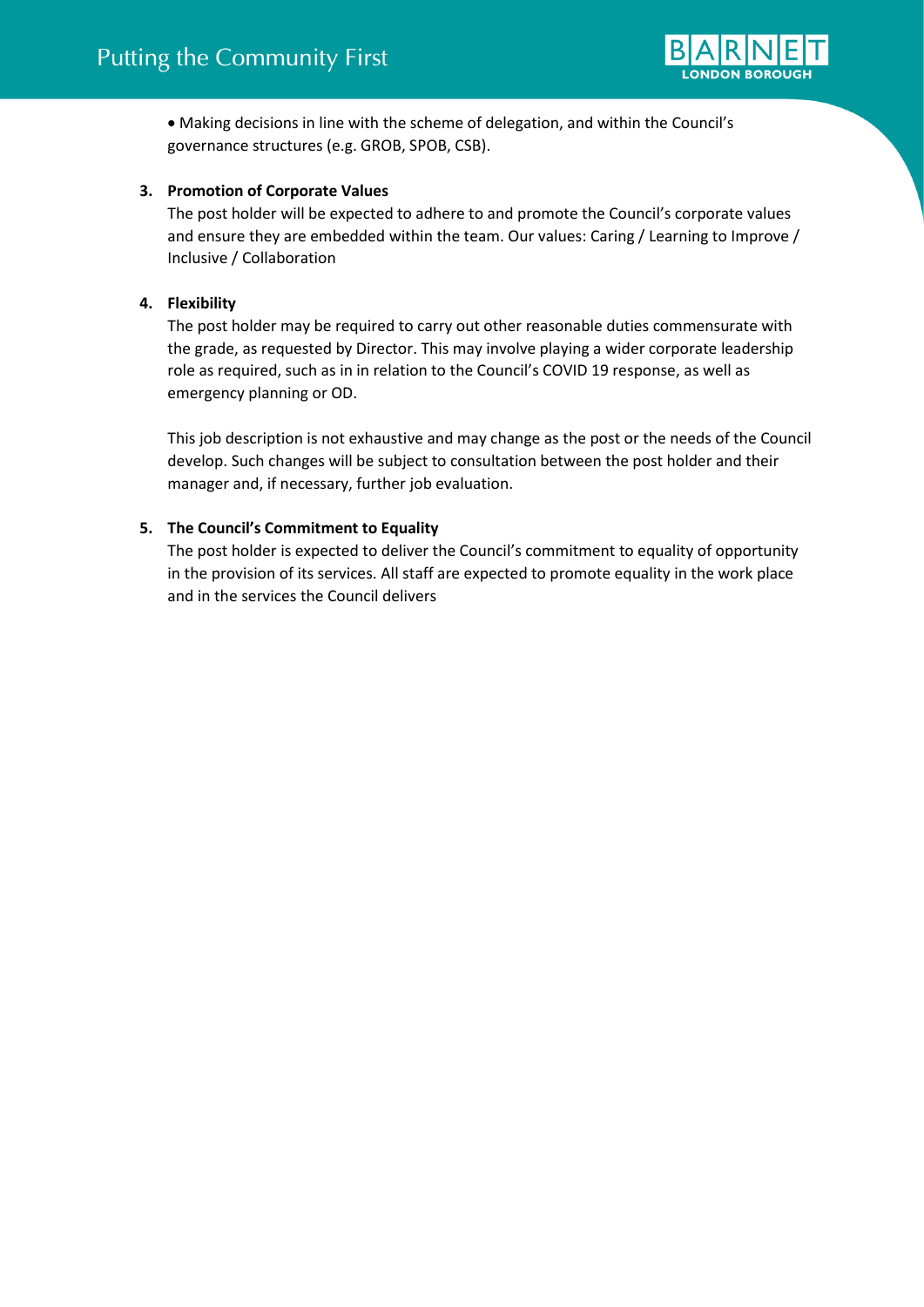

# **PERSON SPECIFICATION**

| Service:           | <b>Growth and Development Department</b> |
|--------------------|------------------------------------------|
| <b>Location:</b>   | <b>Colindale, flexible</b>               |
| <b>Job Title:</b>  | AD - Development & Economy               |
| Grade:             | 6                                        |
| <b>Reports to:</b> | <b>Director of Growth</b>                |

| <b>Criteria</b>                                                                                                                                                                                                                                                                                                                                    | <b>Essential/Desirable</b> | Assessed by:          |  |  |
|----------------------------------------------------------------------------------------------------------------------------------------------------------------------------------------------------------------------------------------------------------------------------------------------------------------------------------------------------|----------------------------|-----------------------|--|--|
| <b>Professional Membership/Qualification</b>                                                                                                                                                                                                                                                                                                       |                            |                       |  |  |
| Educated to degree level or equivalent, either through<br>relevant vocational qualifications and/or by relevant<br>senior experience                                                                                                                                                                                                               | Essential                  | Application           |  |  |
| <b>Experience &amp; Knowledge</b>                                                                                                                                                                                                                                                                                                                  |                            |                       |  |  |
| Experience of operating at a senior level with councillors                                                                                                                                                                                                                                                                                         | Essential                  | Application/Interview |  |  |
| Knowledge and understanding of regeneration,<br>planning, economic development, skills and<br>employment, business recovery (post COVID), housing<br>and digital infrastructure in a complex organisation,<br>including experience of relevant legislation, statutory<br>frameworks and the implications of this in a local<br>government setting. | Essential                  | Application/Interview |  |  |
| Experience of successfully managing operational<br>services and relationships as well as strong partnership<br>development and management skills.                                                                                                                                                                                                  | Essential                  | Application/Interview |  |  |
| <b>Skill &amp; Ability</b>                                                                                                                                                                                                                                                                                                                         |                            |                       |  |  |
| Strong strategic and operational leadership skills.                                                                                                                                                                                                                                                                                                | Essential                  | Application/Interview |  |  |
| Strong project management skills and experience                                                                                                                                                                                                                                                                                                    | Essential                  | Application           |  |  |
| Experience in budget management and savings<br>planning and delivery.                                                                                                                                                                                                                                                                              | Essential                  | Application           |  |  |
| Values & Behaviours (only include those that are relevant to the role)                                                                                                                                                                                                                                                                             |                            |                       |  |  |
| Caring                                                                                                                                                                                                                                                                                                                                             |                            |                       |  |  |
| Integrity- I work with candidates and colleagues in a way<br>that builds trust.                                                                                                                                                                                                                                                                    | Essential                  | Application/Interview |  |  |